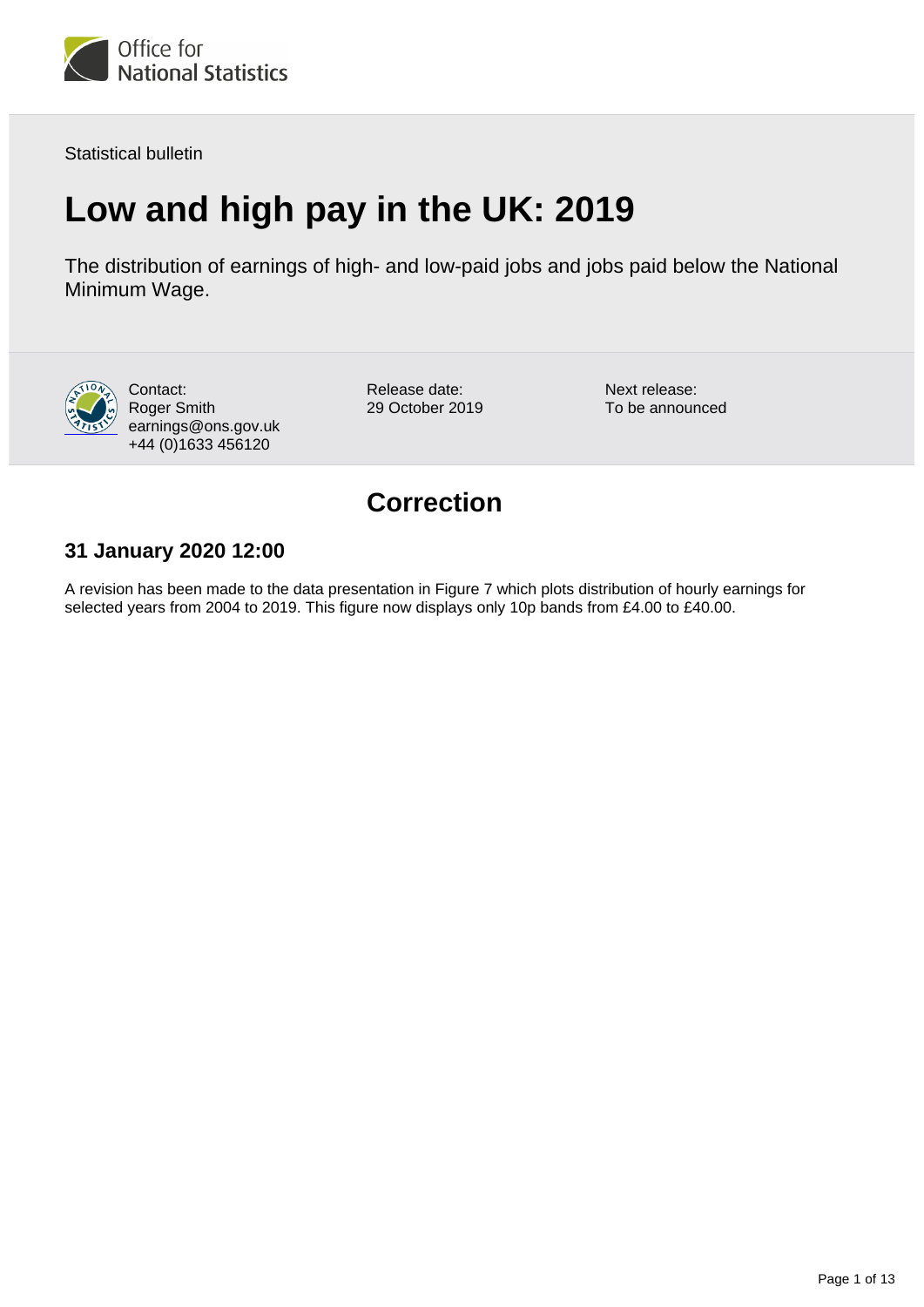# **Table of contents**

- 1. [Other pages in this release](#page-2-0)
- 2. [Main points](#page-2-1)
- 3. [Low- and high-paid employee jobs](#page-3-0)
- 4. [National Minimum Wage and National Living Wage](#page-9-0)
- 5. [Low and high pay data](#page-10-0)
- 6. [Glossary](#page-10-1)
- 7. [Measuring the data](#page-11-0)
- 8. [Strengths and limitations](#page-11-1)
- 9. [Related links](#page-12-0)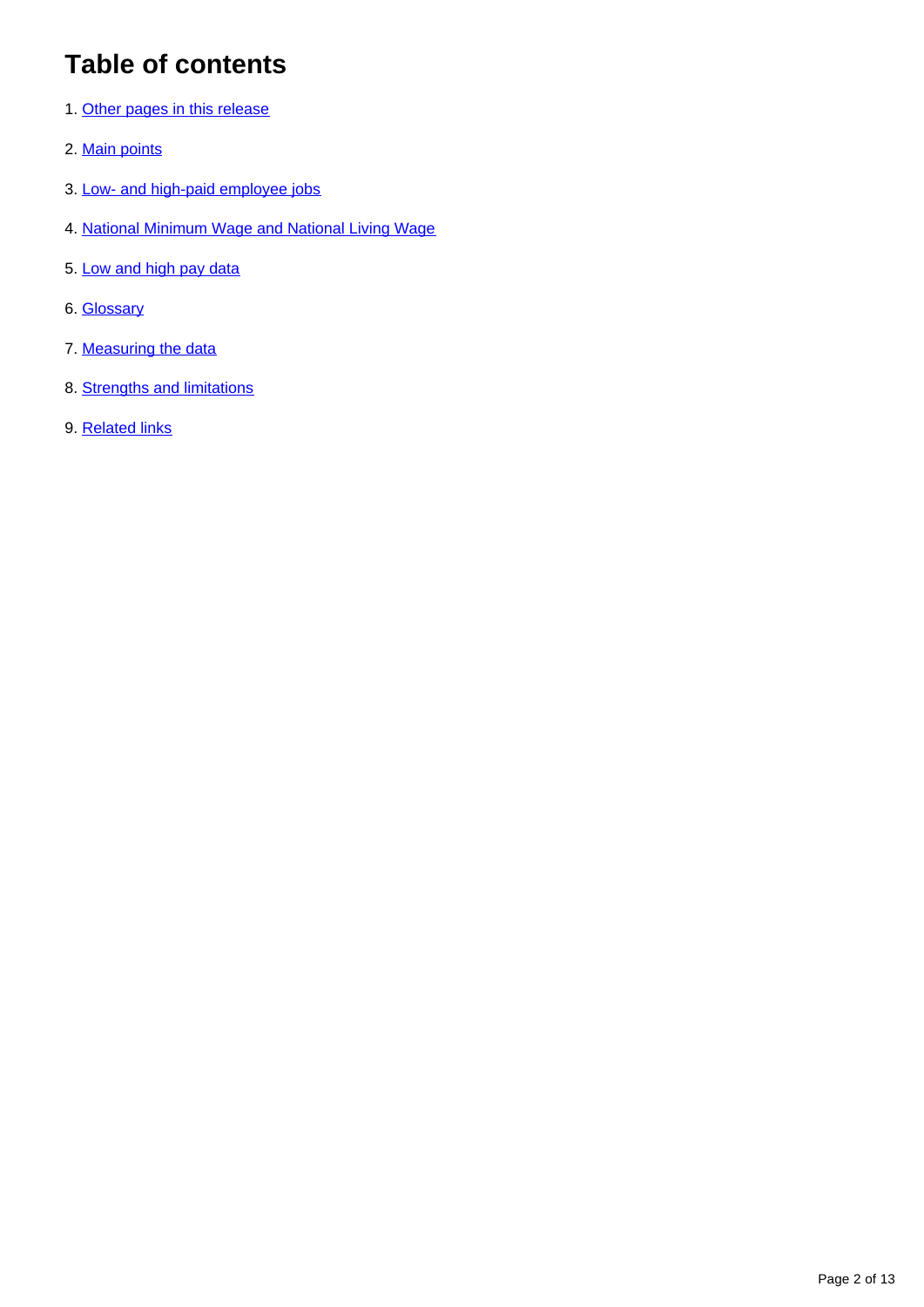# <span id="page-2-0"></span>**1 . Other pages in this release**

Commentary on topics covered in the Annual Survey of Hours and Earnings (ASHE) is split between three separate bulletins. The other two can be found on the following pages:

- [Employee earnings in the UK \(from Annual Survey of Hours and Earnings\): 2019](https://www.ons.gov.uk/employmentandlabourmarket/peopleinwork/earningsandworkinghours/bulletins/annualsurveyofhoursandearnings/2019)
- [Gender pay gap in the UK: 2019](https://www.ons.gov.uk/employmentandlabourmarket/peopleinwork/earningsandworkinghours/bulletins/genderpaygapintheuk/2019)

# <span id="page-2-1"></span>**2 . Main points**

- On an hourly earnings basis, the proportion of low-paid employee jobs fell to 16.2% in 2019, the lowest since the series began in 1997.
- The largest decrease in the proportion of low-paid employee jobs compared with 2000 has been in Scotland.
- In 2019, the proportion of low-paid part-time employee jobs was over three times as large as that of fulltime employee jobs.
- The highest earning full-time employee jobs were paid almost five times as much per hour (excluding overtime) as the lowest paid, although this has narrowed in the past five years.
- The number of jobs paid below the National Minimum Wage and National Living Wage decreased over the year to 425,000 employee jobs.

Definitions of low and high pay are based on those used by the Organisation for Economic Co-operation and Development (OECD) in which low pay is defined as below two-thirds of median hourly earnings and high pay is defined as more than 1.5 times median hourly earnings. See [Glossary](https://www.ons.gov.uk/employmentandlabourmarket/peopleinwork/earningsandworkinghours/bulletins/lowandhighpayuk/2019#glossary) for details.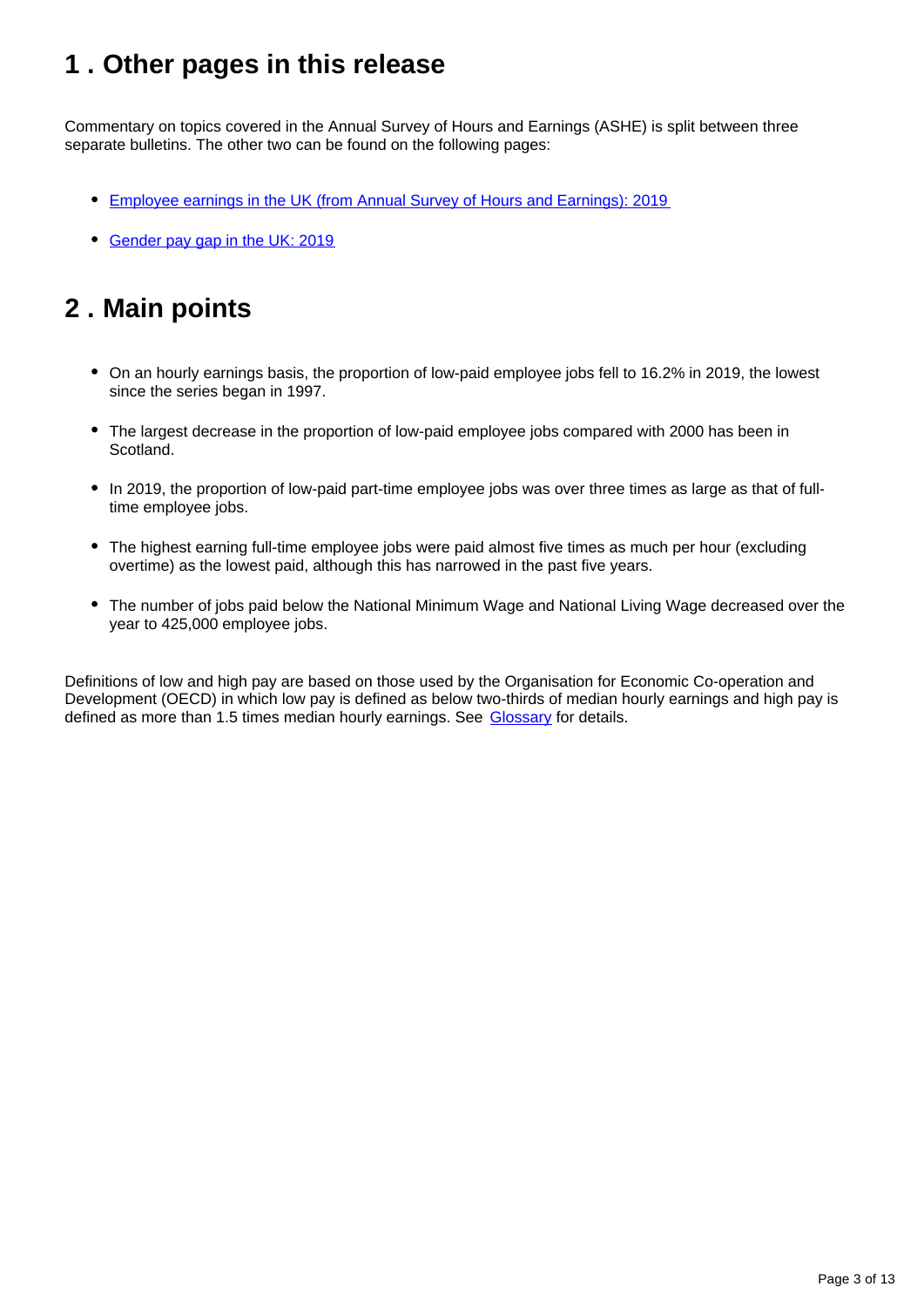# <span id="page-3-0"></span>**3 . Low- and high-paid employee jobs**

### **Figure 1: The proportion of low-paid employee jobs fell to 16.2% in 2019**

**Proportion of high- and low-paid employee jobs for hourly pay and gross weekly pay, whole economy, UK, 1997 to 2019**

### Figure 1: The proportion of low-paid employee jobs fell to 16.2% in 2019

Proportion of high- and low-paid employee jobs for hourly pay and gross weekly pay, whole economy, UK, 1997 to 2019



### **Source: Office for National Statistics – Annual Survey of Hours and Earnings (ASHE)**

#### **Notes:**

1. Footnotes applicable to all charts in this bulletin can be found in [Section 7: Measuring the data](https://www.ons.gov.uk/employmentandlabourmarket/peopleinwork/earningsandworkinghours/bulletins/lowandhighpayuk/2019#measuring-the-data).

In 2019, 16.2% of all employee jobs were low-paid, when considered in terms of hourly earnings. This was the lowest proportion of low-paid employee jobs by hourly pay since the series began in 1997, which coincides with recent increases in the [National Minimum Wage and National Living Wage](https://www.gov.uk/national-minimum-wage-rates) rates.

High-paid employee jobs, however, remained at a similar proportion of the total since the series began for both hourly and weekly pay, averaging around 26% of all employee jobs across both the series.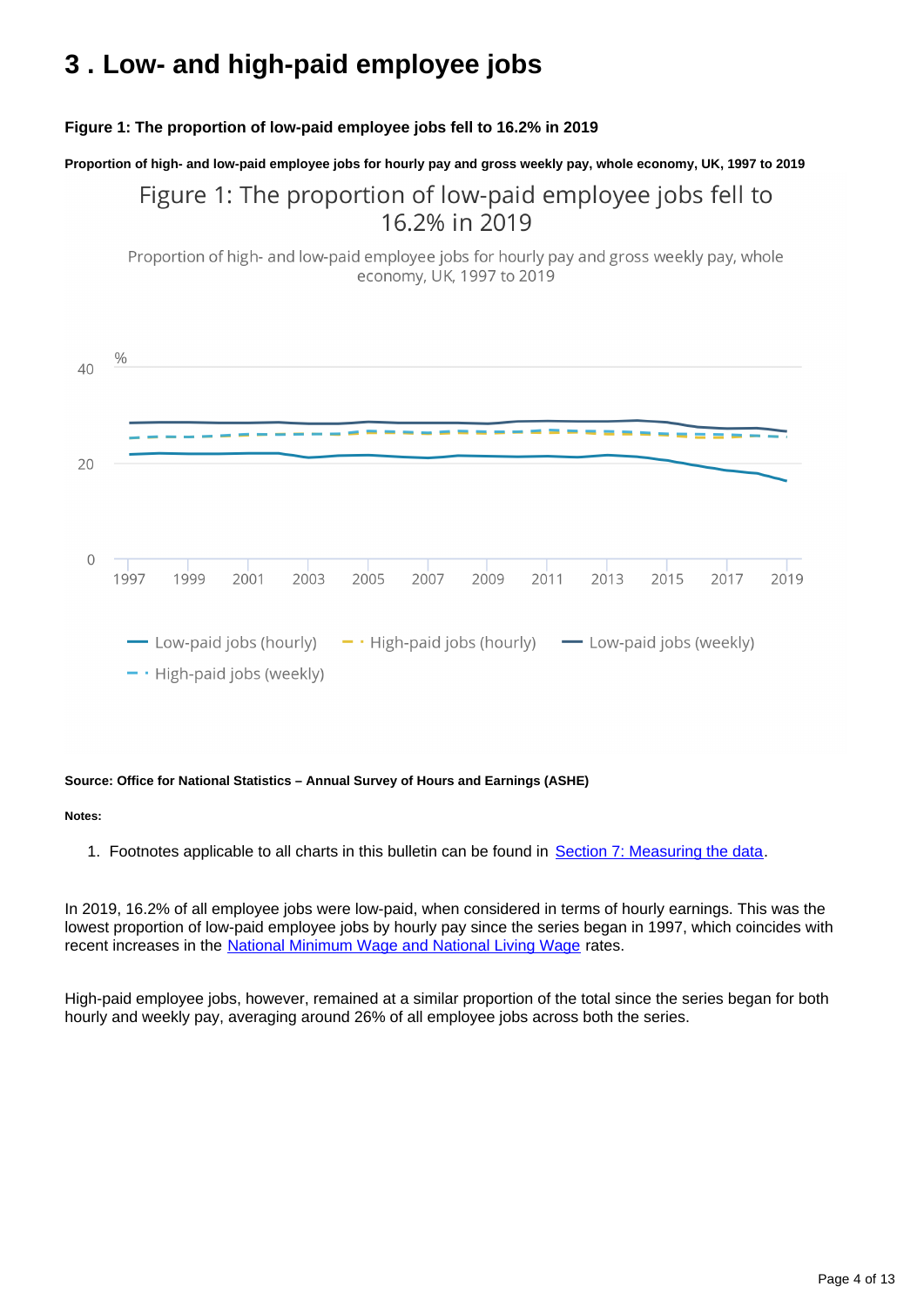**Average total weekly paid hours (including overtime) for low-paid employee jobs and all employee jobs, whole economy, UK, 2016 to 2019**

## Figure 2: Weekly hours worked in low-paid employee jobs has fallen more quickly than all employee jobs

Average total weekly paid hours (including overtime) for low-paid employee jobs and all employee jobs, whole economy, UK, 2016 to 2019



### **Source: Office for National Statistics – Annual Survey of Hours and Earnings (ASHE)**

#### **Notes:**

1. Footnotes applicable to all charts in this bulletin can be found in [Section 7: Measuring the data](https://www.ons.gov.uk/employmentandlabourmarket/peopleinwork/earningsandworkinghours/bulletins/lowandhighpayuk/2019#measuring-the-data).

The smaller decline in the proportion of low-paid employee jobs, when considered in terms of gross weekly earnings rather than in hourly earnings (Figure 1), reflects fewer hours worked per week among the lowest paid in recent years (a fall of 1.7 percentage points since 2016). For all employee jobs this has remained stable (Figure 2). It is not possible to determine whether the fall in hours worked in low-paid employee jobs is the result of employees or employers choosing to reduce working hours.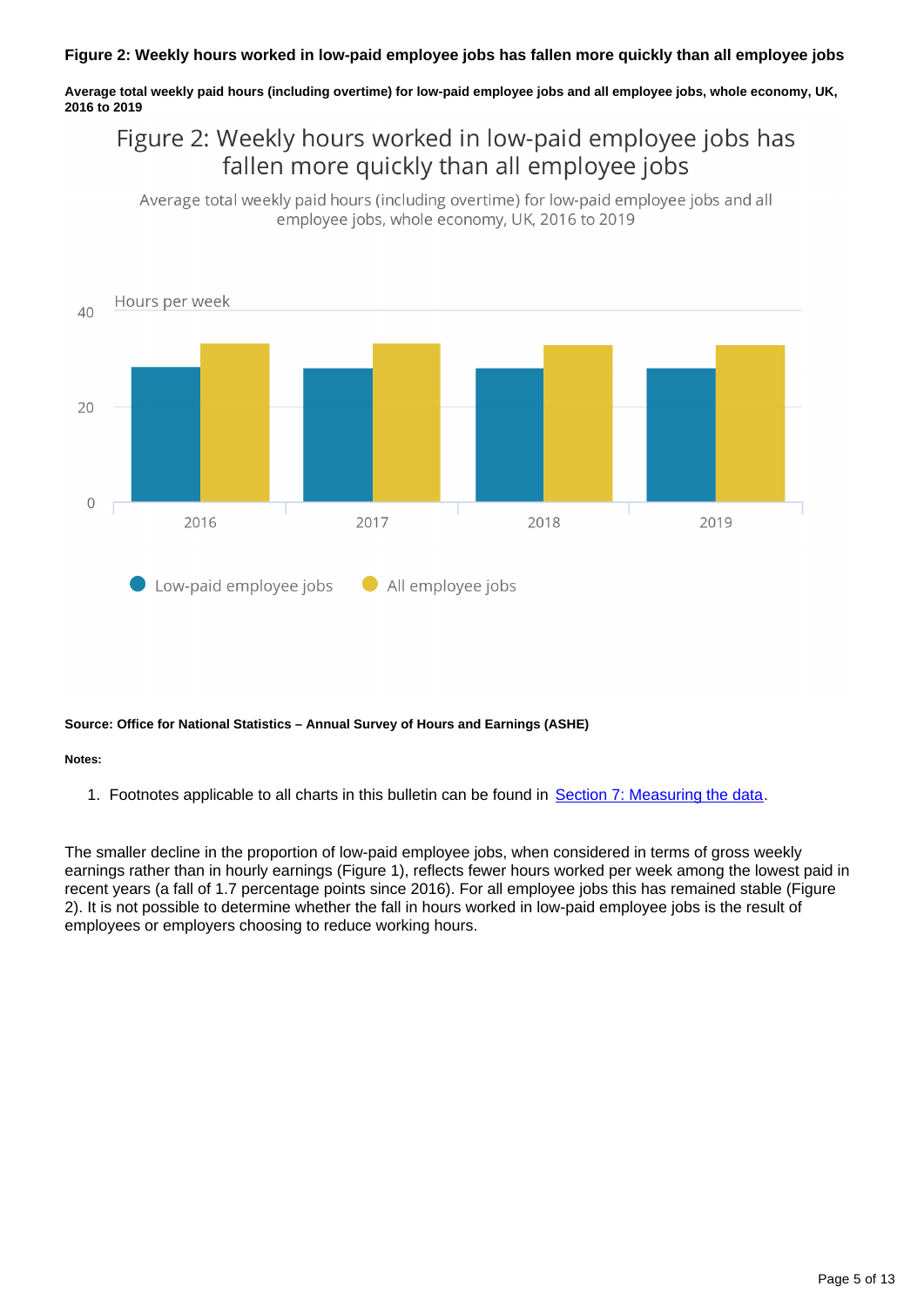### **Figure 3: Scotland had the largest decrease in the proportion of low-paid employee jobs between 2000 and 2019**

### **Proportion of low-paid employee jobs, by region, UK, April 2000 and April 2019**

## Figure 3: Scotland had the largest decrease in the proportion of low-paid employee jobs between 2000 and 2019

Proportion of low-paid employee jobs, by region, UK, April 2000 and April 2019



### **Source: Office for National Statistics – Annual Survey of Hours and Earnings (ASHE)**

### **Notes:**

- 1. Region is determined by the employee's place of work.
- 2. Footnotes applicable to all charts in this bulletin can be found in [Section 7: Measuring these data.](https://www.ons.gov.uk/employmentandlabourmarket/peopleinwork/earningsandworkinghours/bulletins/lowandhighpayuk/2019#measuring-the-data)

In 2019, 8.7% of employee jobs in London were low-paid, compared with an average of 16.2% in the rest of the UK (Figure 1). Similarly, London had a higher proportion of high-paid jobs compared with the rest of the UK (42.5% compared with an average of 25.4%, respectively).

The country with the lowest proportion of low-paid employee jobs was Scotland with 14.5%. In Wales, the proportion was 19.1% and in Northern Ireland it was 21.1%.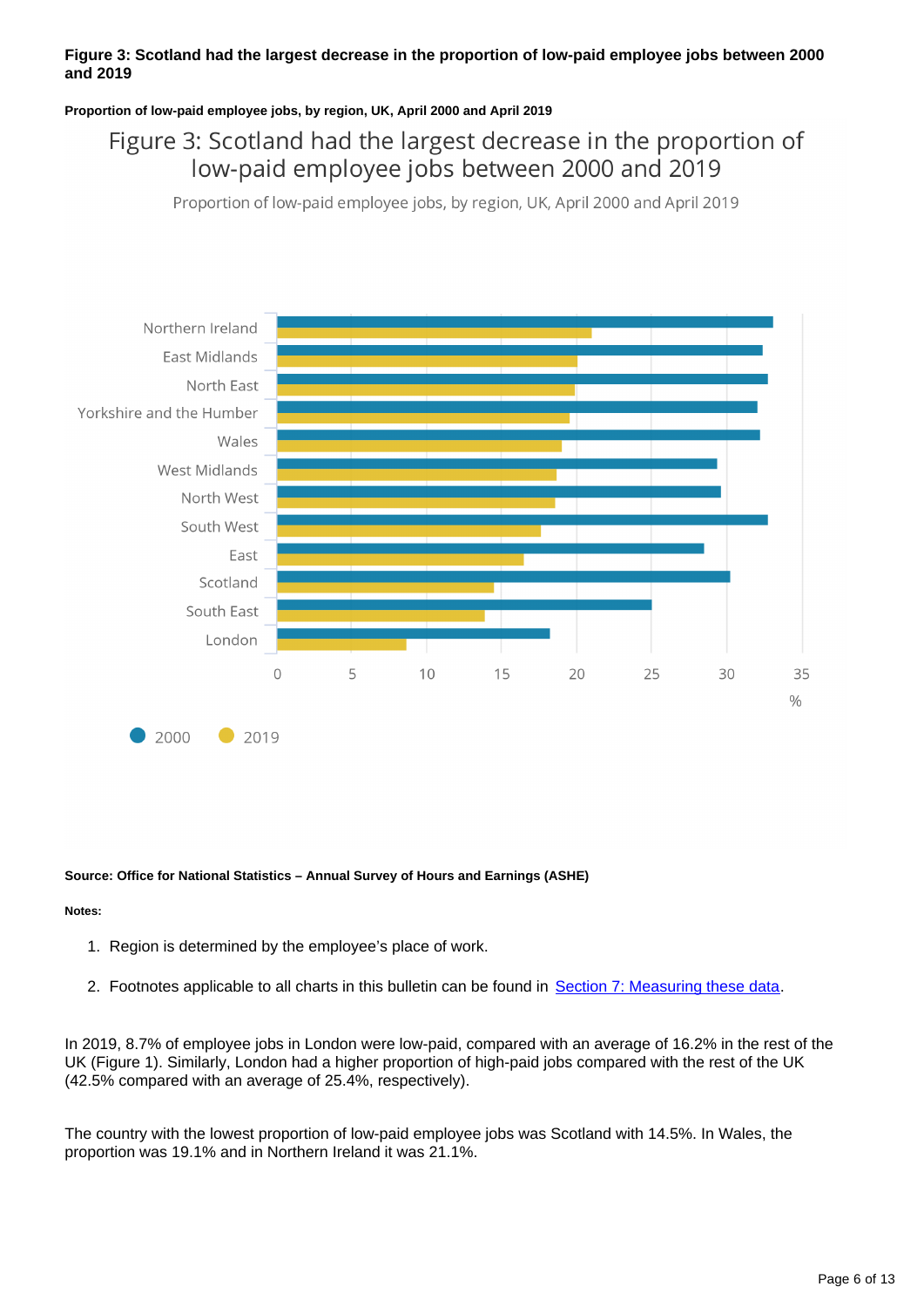The proportion of low-paid employee jobs since 2000 has decreased in all regions and countries of the UK. Scotland experienced the largest decrease (by 15.8 percentage points) followed by the South West (15.1 percentage points) and the North East (12.9 percentage points).

The proportion of high-paid employee jobs across all regions has changed comparably little since 2000, reflecting the trend for the UK.

### **Figure 4: The proportion of low-paid part-time employee jobs in 2019 was over three times as large as that of full-time employee jobs**

### **Proportion of low- and high-paid employee jobs by working pattern, UK, April 2019**

## Figure 4: The proportion of low-paid part-time employee jobs in 2019 was over three times as large as that of full-time employee jobs

Proportion of low- and high-paid employee jobs by working pattern, UK, April 2019



### **Source: Office for National Statistics – Annual Survey of Hours and Earnings (ASHE)**

### **Notes:**

1. Footnotes applicable to all charts in this bulletin can be found in [Section 7: Measuring these data.](https://www.ons.gov.uk/employmentandlabourmarket/peopleinwork/earningsandworkinghours/bulletins/lowandhighpayuk/2019#measuring-the-data)

There is a large difference between the proportion of low-paid employee jobs for full-time and part-time working patterns: 32.9% of part-time employee jobs in 2019 were low-paid compared with just 9.6% of full-time employee jobs.

Conversely, the proportion of high-paid employee jobs is much higher for full-time employees than for part-time employees. This difference in pay is an important element of the gender pay gap because a higher proportion of women work part-time.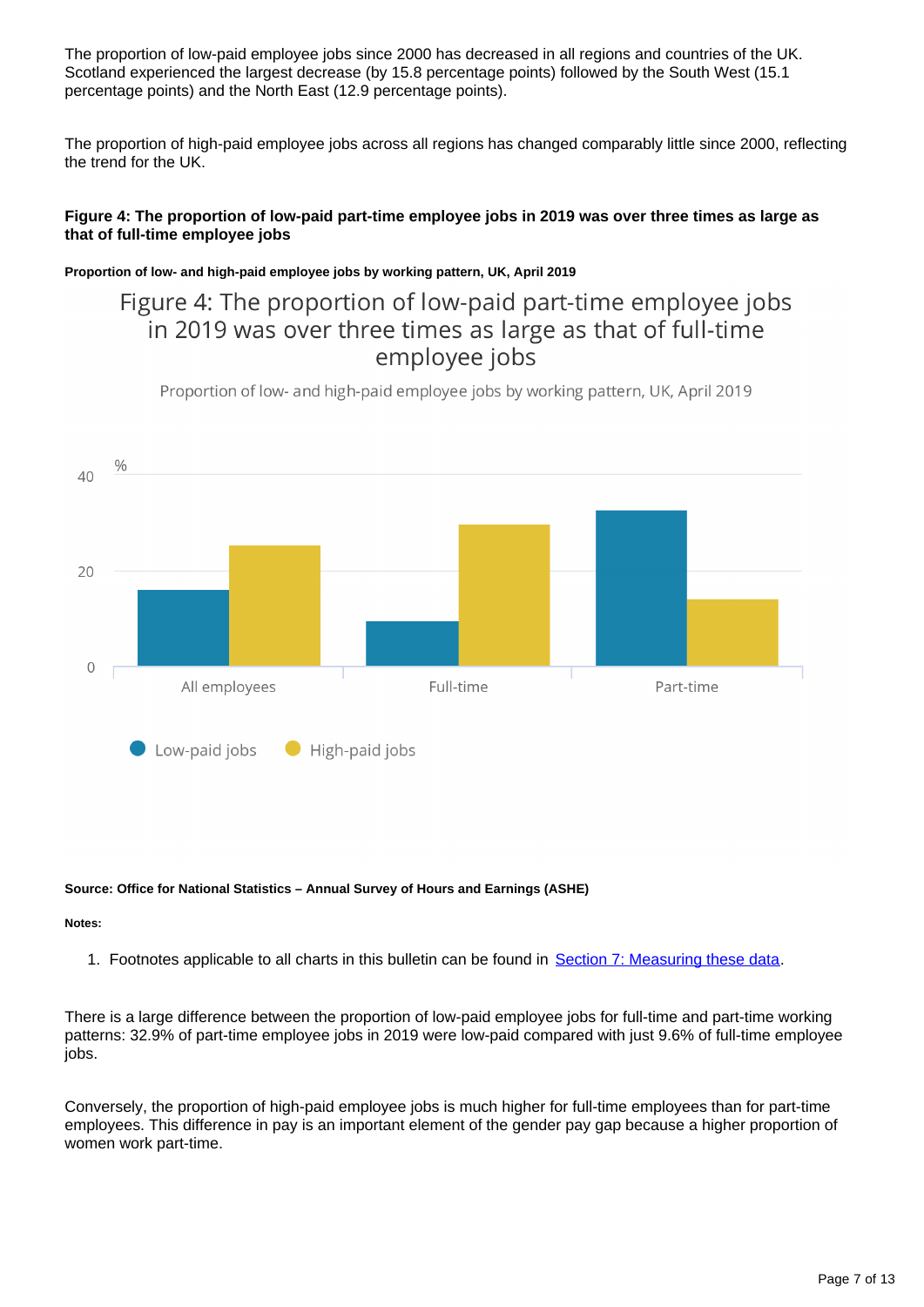### **Figure 5: The highest earning full-time employee jobs were paid almost five times as much as the lowest**

#### **Pay differential between 5th and 95th percentile, UK, April 1997 to 2019**

## Figure 5: The highest earning full-time employee jobs were paid almost five times as much as the lowest

Pay differential between 5th and 95th percentile, UK, April 1997 to 2019



#### **Source: Office for National Statistics – Annual Survey of Hours and Earnings (ASHE)**

#### **Notes:**

- 1. The pay differential in the table measures the multiple of hourly pay of the 5%-lowest paid job (5th percentile) in overall pay distribution compared with the 5%-highest paid (95th percentile), for example, in 2019 the 95th percentile full-time employee job was paid £39.15 per hour, 4.7 times the lowest paid at £8.29.
- 2. Footnotes applicable to all charts in this bulletin can be found in [Section 7: Measuring these data.](https://www.ons.gov.uk/employmentandlabourmarket/peopleinwork/earningsandworkinghours/bulletins/lowandhighpayuk/2019#measuring-the-data)

The highest-paid, full-time employee jobs (at the 95th percentile) were paid just under five times as much as the lowest paid (at the 5th percentile) in 2019, a reduction from 5.5 times in 2011.

For part-timers, this was around four times; however, unlike full-time employee jobs, there has been little change in the relationship between low and high pay in the past five years.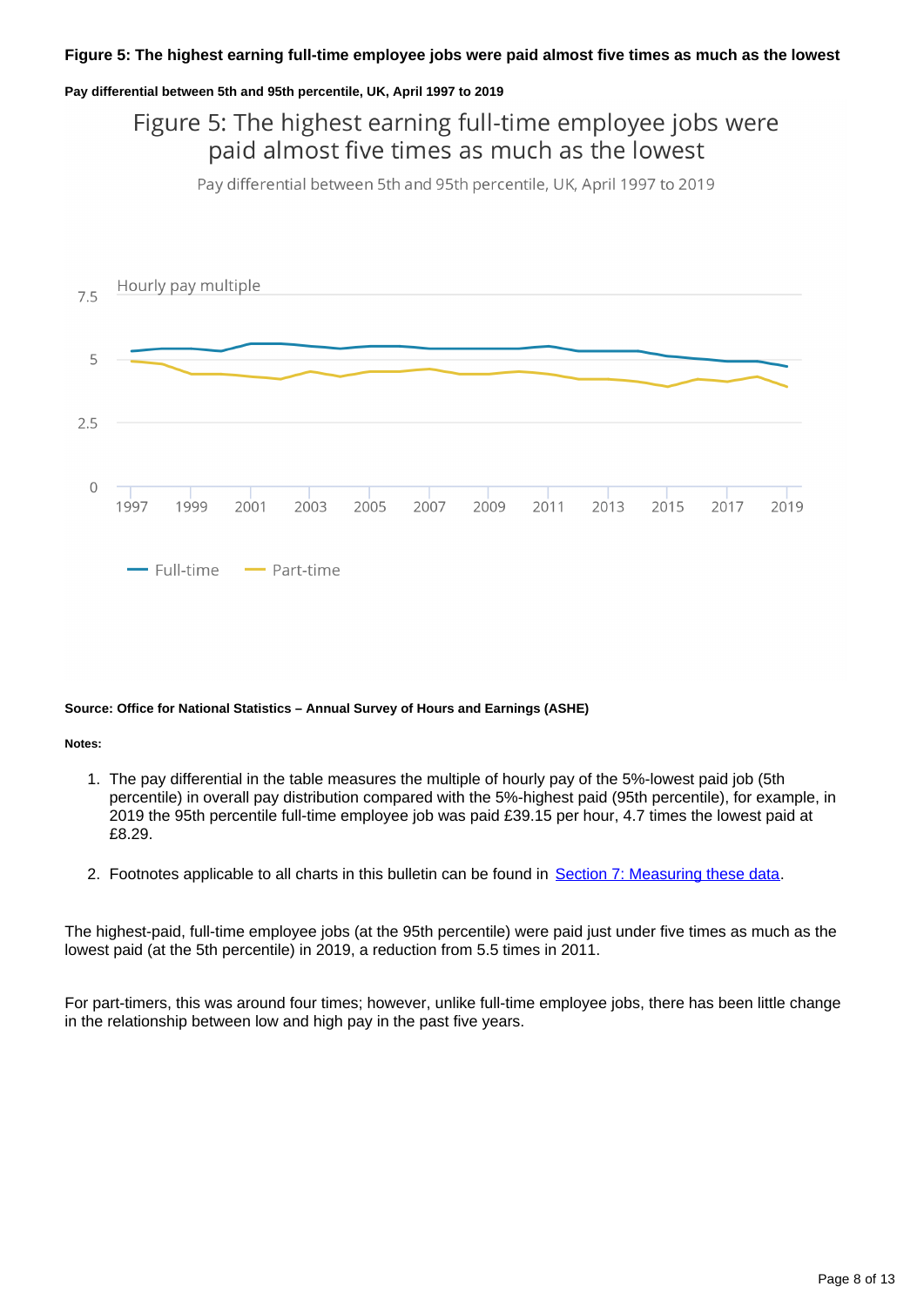### **Figure 6: Growth in hourly earnings for the lowest paid 30% of full-time employees was over 4% on average in 2019**

**Percentage change to the distribution of full-time and part-time hourly earnings excluding overtime for every fifth percentile, UK, April 2019**

## Figure 6: Growth in hourly earnings for the lowest paid 30% of full-time employees was over 4% on average in 2019

Percentage change to the distribution of full-time and part-time hourly earnings excluding overtime for every fifth percentile, UK, April 2019



### **Source: Office for National Statistics – Annual Survey of Hours and Earnings (ASHE)**

#### **Notes:**

1. Footnotes applicable to all charts in this bulletin can be found in [Section 7: Measuring the data](https://www.ons.gov.uk/employmentandlabourmarket/peopleinwork/earningsandworkinghours/bulletins/lowandhighpayuk/2019#measuring-the-data).

Changes in the levels of pay shown can be explained, in part, by differences in annual growth rates across the percentiles. Although the proportion of full-time, high-paid employee jobs remained stable in 2019, hourly pay among the 5% highest earning full-time employee jobs increased by less than average (1.8%). The proportion of low paying full-time employee jobs fell while hourly pay grew on average over 4%.

For part-time employee jobs, hourly pay growth was strong across all percentiles until weakening past the 80th percentile. Some volatility is present because of the small sample size so estimates should be used with caution.

This growth in the lower percentiles corresponds with increases in National Minimum Wage or National Living [Wage](https://www.gov.uk/national-minimum-wage-rates) and a fall in the number of employee jobs receiving less than this rate.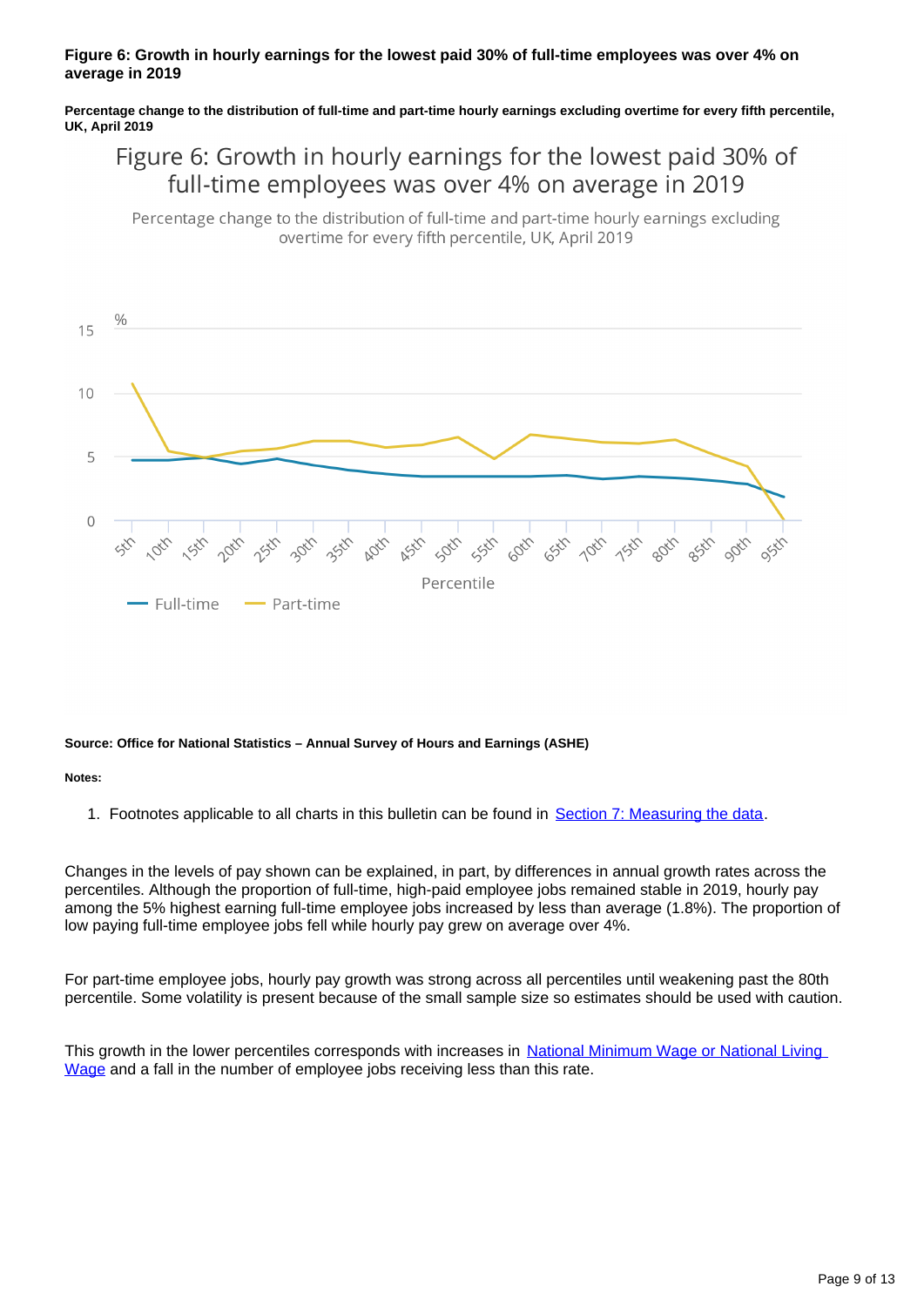# <span id="page-9-0"></span>**4 . National Minimum Wage and National Living Wage**

In April 2019, there were 425,000 employee jobs with employees aged 16 years and over who were paid below the [National Minimum Wage or National Living Wage](https://www.gov.uk/national-minimum-wage-rates) (1.5% of employee jobs). This compares with with 443,000 (1.6% of employee jobs) in 2018. In April 2019, the National Minimum Wage and National Living Wage rates were increased by approximately 4.9%.

The National Minimum Wage and National Living Wage estimates in this release and ASHE cannot be used as a measure of non-compliance with minimum wage legislation as it is not always possible to determine eligibility from survey data. See Strengths and limitations for details.

### **Figure 7: Over 10% of employee jobs were paid within 20 pence of the National Minimum Wage in 2019**

**Distribution of hourly earnings, selected years from 2004 to 2019, for UK (proportion of jobs within plus or minus 20 pence of shown pay rate)**

### Figure 7: Over 10% of employee jobs were paid within 20 pence of the National Minimum Wage in 2019

Distribution of hourly earnings, selected years from 2004 to 2019, for UK (proportion of jobs within plus or minus 20 pence of shown pay rate)



#### **Source: Office for National Statistics – Annual Survey of Hours and Earnings (ASHE)**

#### **Notes:**

1. Footnotes applicable to all charts in this bulletin can be found in [Section 7: Measuring these data.](https://www.ons.gov.uk/employmentandlabourmarket/peopleinwork/earningsandworkinghours/bulletins/lowandhighpayuk/2019#measuring-the-data)

In 2004, the distribution shows that many jobs were paying between £5 and £6 per hour, with the number of jobs being paid more than this gradually decreasing as hourly pay increased. By 2009 a spike of jobs being paid around the National Minimum Wage rate appears and becomes more pronounced in subsequent years with a large concentration of jobs paid within 20 pence of the National Minimum Wage in 2019.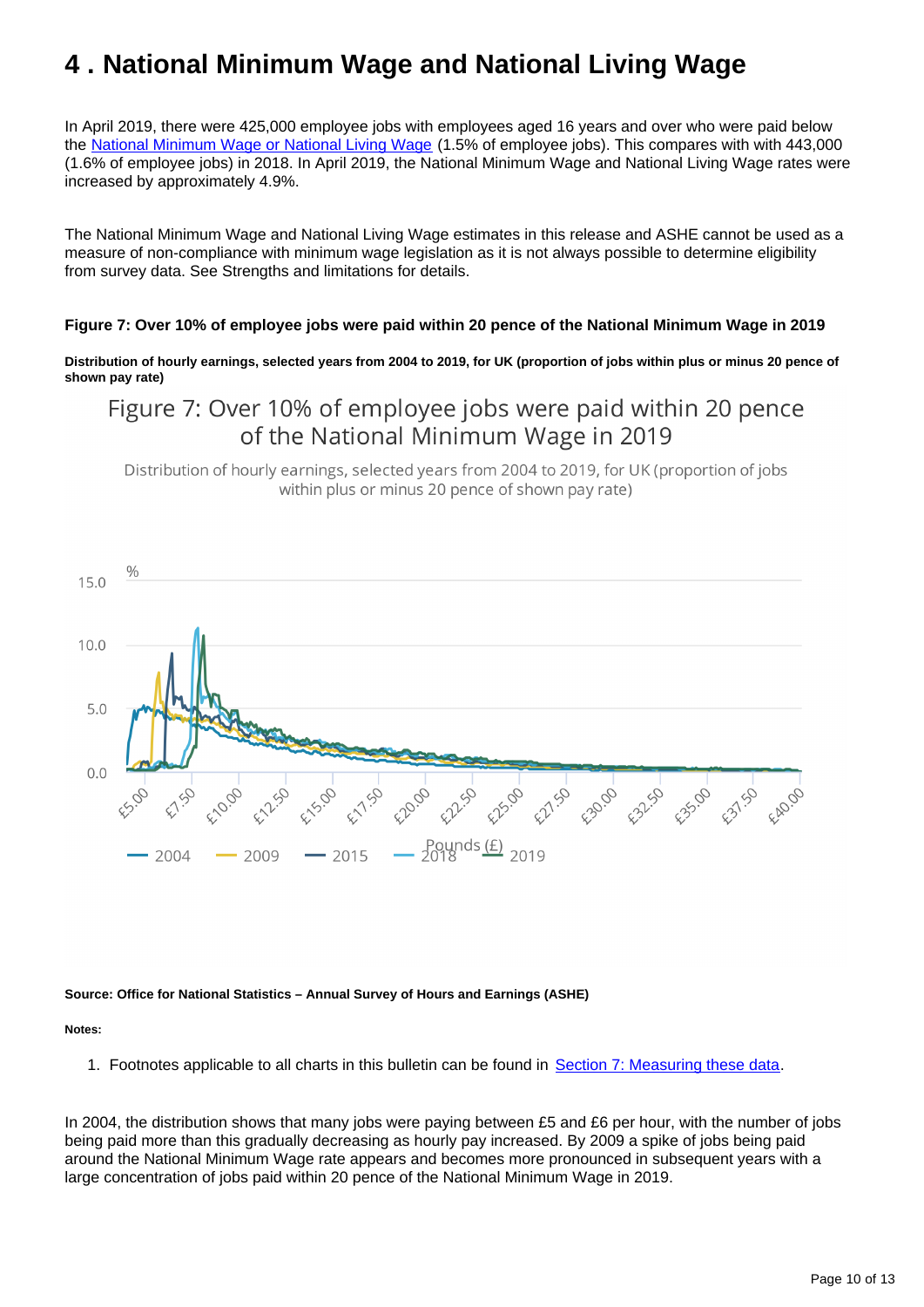# <span id="page-10-0"></span>**5 . Low and high pay data**

Data for the distribution of low-paid jobs by 10 pence thresholds and the proportion of employee jobs earning below the Living Wage, by work geography, are available.

### [Distribution of low-paid jobs by 10 pence bands](https://www.ons.gov.uk/employmentandlabourmarket/peopleinwork/earningsandworkinghours/datasets/distributionoflowpaidjobsby10pbands)

Released: 29 October 2019 Tables showing the number of UK jobs from 1998 to 2019 paid less than various 10 pence thresholds split by age band.

### [Jobs paid below minimum wage by category](https://www.ons.gov.uk/employmentandlabourmarket/peopleinwork/earningsandworkinghours/datasets/jobspaidbelowminimumwagebycategory)

Released: 29 October 2019 Annual estimates of the number of UK jobs paid below the minimum wage by sex, age, occupation and industry, full-time and part-time, and region, from 1998 to 2019.

#### [Estimates of the number and proportion of employee jobs with hourly pay below the living wage](https://www.ons.gov.uk/employmentandlabourmarket/peopleinwork/earningsandworkinghours/adhocs/009211annualsurveyofhoursandearningsasheestimatesofthenumberandproportionofemployeejobswithhourlypaybelowthelivingwagebyworkgeographylocalauthorityandparliamentaryconstituencyukapril2017andapril2018) Released: 29 October 2019

Estimates of the number and proportion of employee jobs with hourly pay below the living wage, as defined by the living wage foundation. Estimates are provided by parliamentary constituency and local authority.

## <span id="page-10-1"></span>**6 . Glossary**

### **Low pay and high pay**

Throughout this bulletin, unless otherwise stated, low and high pay are calculated using the Organisation for [Economic Co-operation and Development \(OECD\) definitions.](https://data.oecd.org/earnwage/wage-levels.htm) Low pay is defined as the value that is two-thirds of median hourly earnings and high pay is defined as the value that is 1.5 times median hourly earnings.

For example, median hourly earnings for all employees in 2019 is £13.27, therefore low-pay employees are anyone earning below two-thirds of £13.27, which is £8.85.High-pay employees are those earning anything above 1.5 times £13.27, which is £19.91.

### **Full-time and part-time**

Full-time is defined as employees working more than 30 paid hours per week (or 25 or more hours for the teaching professions). Part-time is defined as employees working less than or equal to 30 paid hours per week (or less than or equal to 25 hours for the teaching professions).

### **Standard occupational classification (SOC)**

The standard occupational classification (SOC) is a common classification of occupational information for the UK.

### **National Minimum Wage and National Living Wage**

The National Minimum Wage (NMW) is a minimum amount per hour that most workers in the UK are entitled to be paid. There are different rates of minimum wage depending on a worker's age and whether they are an apprentice. The NMW applied to employees aged between 16 and 24 years. The government's National Living Wage (NLW) was introduced on 1 April 2016 and applies to employees aged 25 years and over.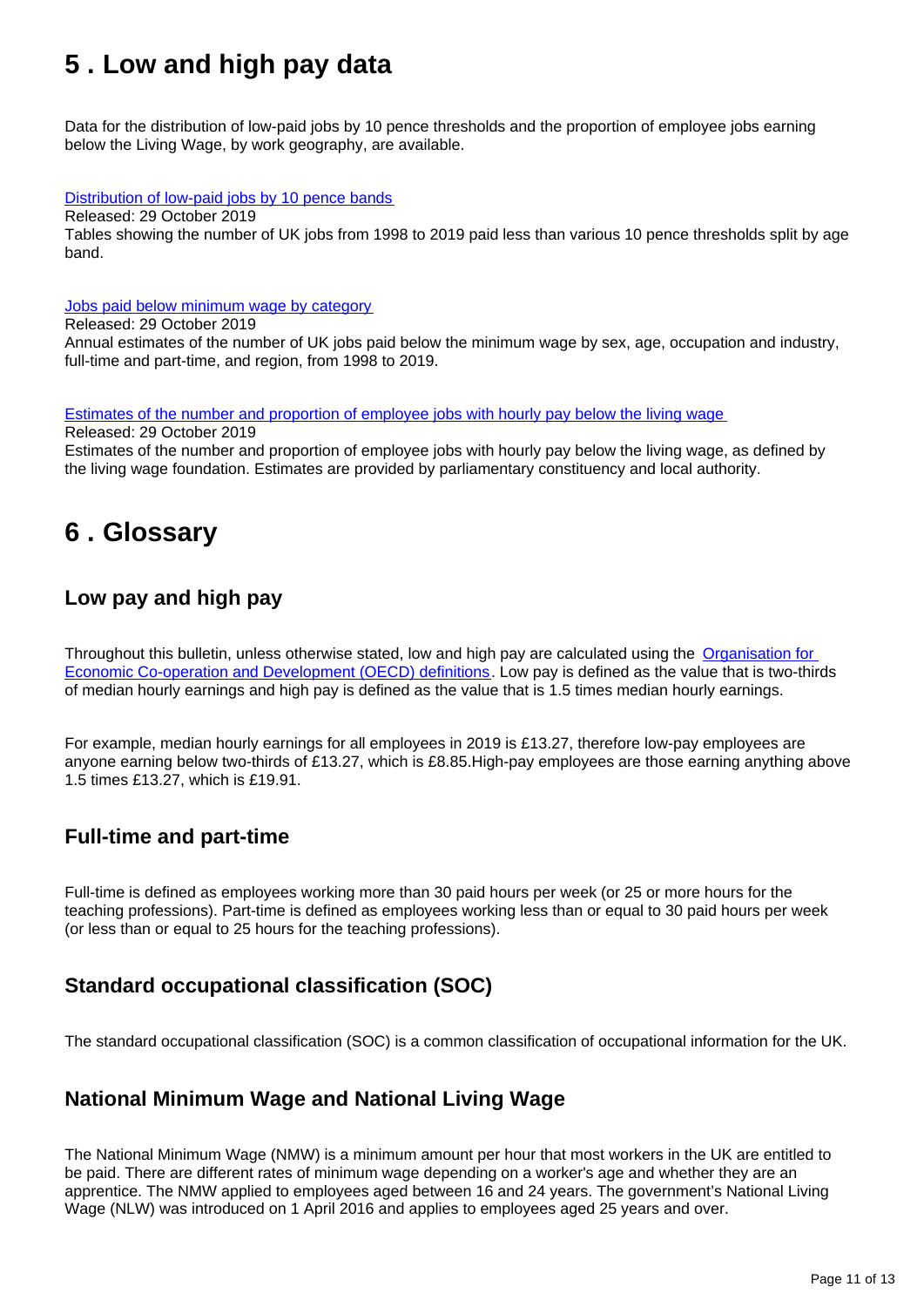On the ASHE reference date in April 2019, the NMW and NLW rates were:

- £8.21 for employees aged 25 years and over
- £7.70 for employees aged 21 to 24 years
- £6.15 for employees aged 18 to 20 years
- £4.35 for employees aged 16 to 17 years
- £3.90 for apprentices aged 16 to 18 years and those aged 19 years or over who are in the first year of their apprenticeship

### **Percentiles**

The Xth percentile indicates the value at which X% of the population falls under. For example, the fifth percentile means that 5% of the population earn under this amount and 95% of the population earn above this amount. The median corresponds to the 50th percentile, that is, the value at which half the population falls under.

## <span id="page-11-0"></span>**7 . Measuring the data**

All estimates for 2019 are provisional and relate to the reference date 10 April 2019. Data from the 2018 survey have been subject to small revisions since the provisional estimates were published on 25 October 2018.

For the charts in this bulletin, the following notes apply:

- 1. Employees are on adult rates, pay is unaffected by absence.
- 2. Low pay is defined as the value that is two-thirds of median hourly earnings and high pay is defined as the value that is 1.5 times median hourly earnings [Figures 1 to 4 only]. Figure 1 also includes low and high pay based on weekly pay calculations
- 3. Full-time is defined as employees working more than 30 paid hours per week (or 25 or more for the teaching professions) [Figures 4 to 6 only].
- 4. 2019 data are provisional.

A [Guide to interpreting ASHE estimates](https://www.ons.gov.uk/employmentandlabourmarket/peopleinwork/earningsandworkinghours/methodologies/guidetointerpretingannualsurveyofhoursandearningsasheestimates) is available and addresses common questions about the data. Specific low pay methodology and guidance is available on the [Low pay methodology pages](http://www.ons.gov.uk/ons/guide-method/method-quality/specific/labour-market/annual-survey-of-hours-and-earnings/low-pay-estimates/index.html).

Further information on ASHE methodology can be found on the ASHE methodology and guidance page and in the [Quality and Methodology Information report](https://www.ons.gov.uk/employmentandlabourmarket/peopleinwork/earningsandworkinghours/methodologies/annualsurveyofhoursandearningslowpayandannualsurveyofhoursandearningspensionresultsqmi).

# <span id="page-11-1"></span>**8 . Strengths and limitations**

The National Minimum Wage and National Living Wage estimates in this release and ASHE datasets cannot be used as a measure of non-compliance with the minimum wage legislation. This is because it is not always possible to determine from the survey data whether an individual is eligible for the minimum wage. For example, if employees receive free accommodation, employers are entitled to offset hourly rates.